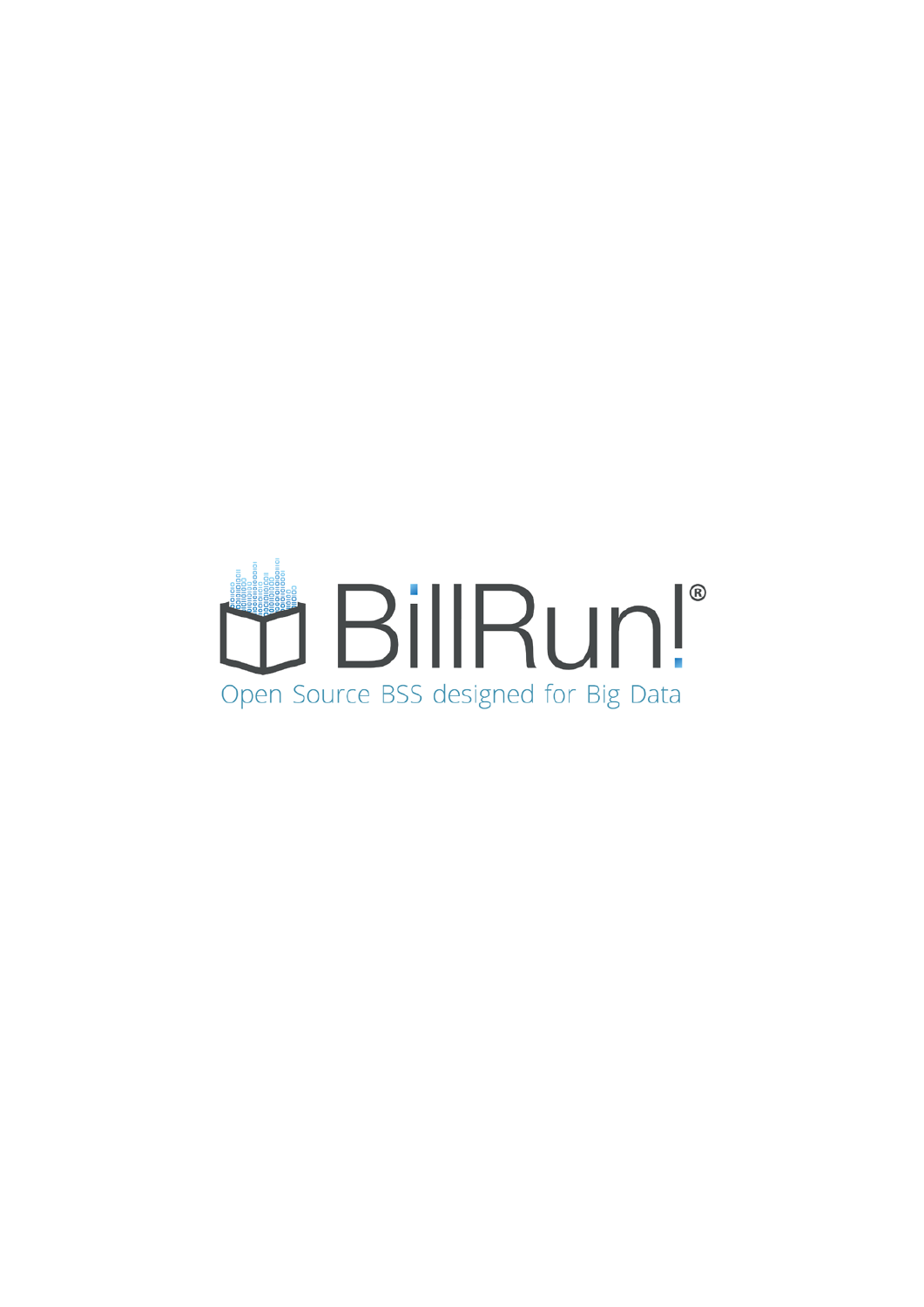

## The Power Balance Between MNOs and MVNOs

The increasing pressures of the mobile industry might drive MNOs to push their MVNOs out of the market. MVNOs who want to survive and expand should consider certain strategies to preempt potential MNOs actions and solidify their market positions.

Owning their own data, customer management and billing systems, customer portal and self-care tools, and customer analytic tools are among the key imperatives in staying one step ahead. Implement the innovative, agile and digital transformation, open-source tools before your competitors and MNO do so.

In addition, a clear strategy to turn the organization into an agile, responsive and innovative institution, leading with innovation, and staying ahead of the MNO will allow the MVNO be 'ahead of the curve'.

Finally, setting balanced formal relationship with the MNO, considering engaging additional MNOs, even at the expense of short term costs increase, and differentiating the products and services as much as possible from the MNO, will likely reduce the risk of the MNO slowly overtaking the MVNO. The MVNO should meanwhile develop alternatives to keep the business running.

## The MVNOs Market **Overview**

MVNOs [Mobile Virtual Network Operators] have been significant market players in the mobile telecommunications markets for almost two decades. They represent between 10% to 40% of the total mobile market, in various countries, where MVNOs are established for more than a decade. MVNOs are most popular in Europe, and are quickly gaining market share in Asia, the Middle East and Latin America.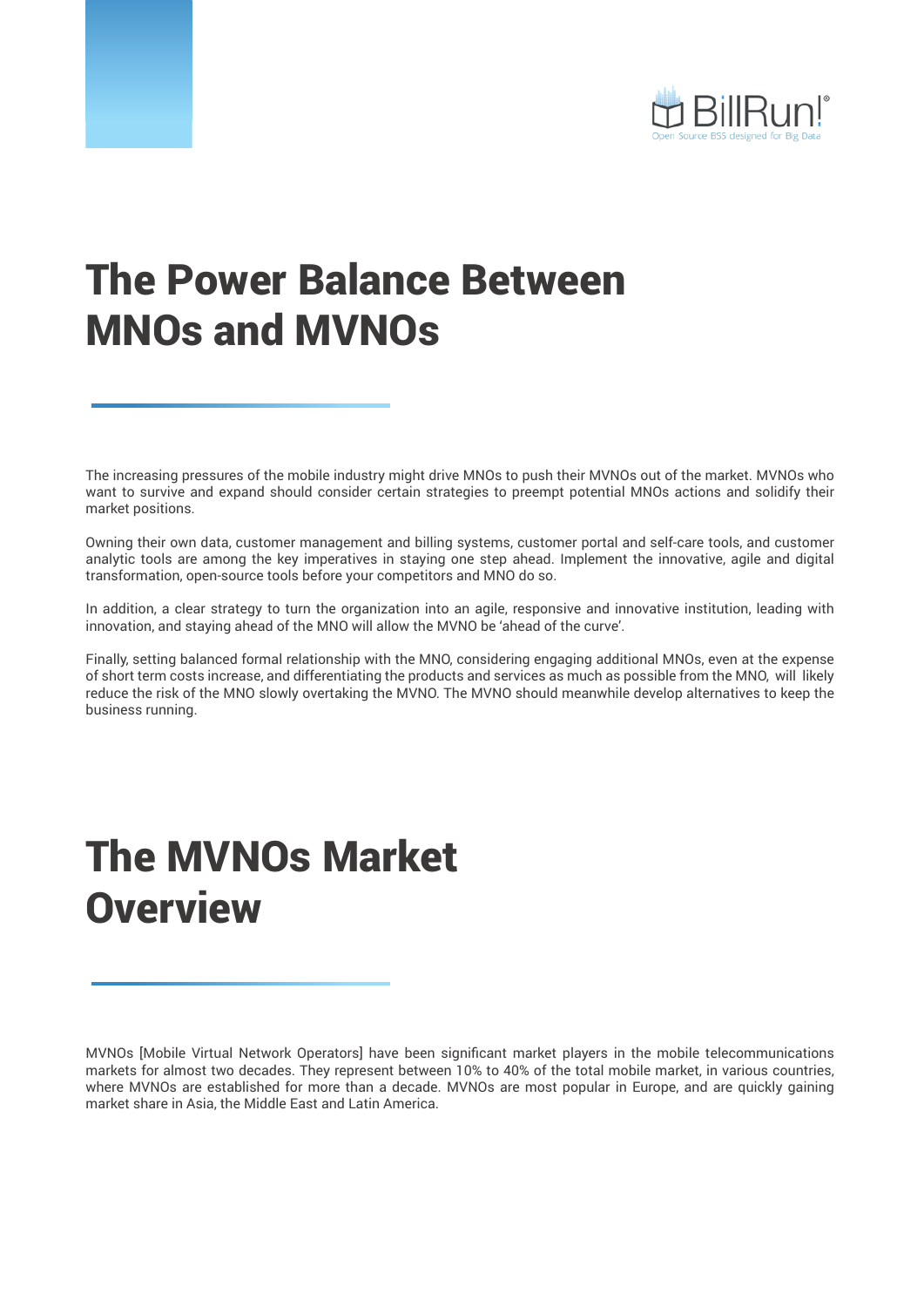# The Market Reality

Although there are various types of MVNOs with various shapes, forms and drivers, the MVNOs market has been relatively volatile. The failure rate of new entrants to the MVNO market has been remarkably high, and a relatively small percentage [~20%, NEC] have succeeded past the initial phases.

Many MVNOs have not been able to stabilize their market share, and are unable to ensure continuous market presence. There are exceptions where some MVNOs have managed to gain market recognition and have reached significant business size. I will try to explain the reasons and factors for success of these are in my point of view, and how I believe MVNOs and players planning entering the markets, can implement these.



#### Number of Mobile Virtual Network Operators (MVNO) by region in 2015

The overall forecast for this 'Secondary Market' of MVNOs for the future is promising. The market is estimated at USD 54 to 55 Billion in 2017, growing at a CAGR of 8.8% for the forecast period of 2018-2023 [Orbis Research, Global Market Insights, Statista].

Other forecasts support this trend and expect the market to reach USD 88 Billion by 2022. This is also supported by the significant increase in in new market entrants, reaching around 1,000 MVNOs in 2015 and constantly growing.

# Types of MVNOs

The classification of the MVNOs below distinguishes between their market approach, how they are marketed, which segments they focus on and what they offer, as well as the types of technology infrastructure they posses in order to deliver the market offering. The first section will describe the market types the MVNOs address and their offerings, and the next section will analyze the means to deliver to the market, i.e. their technological differentiators.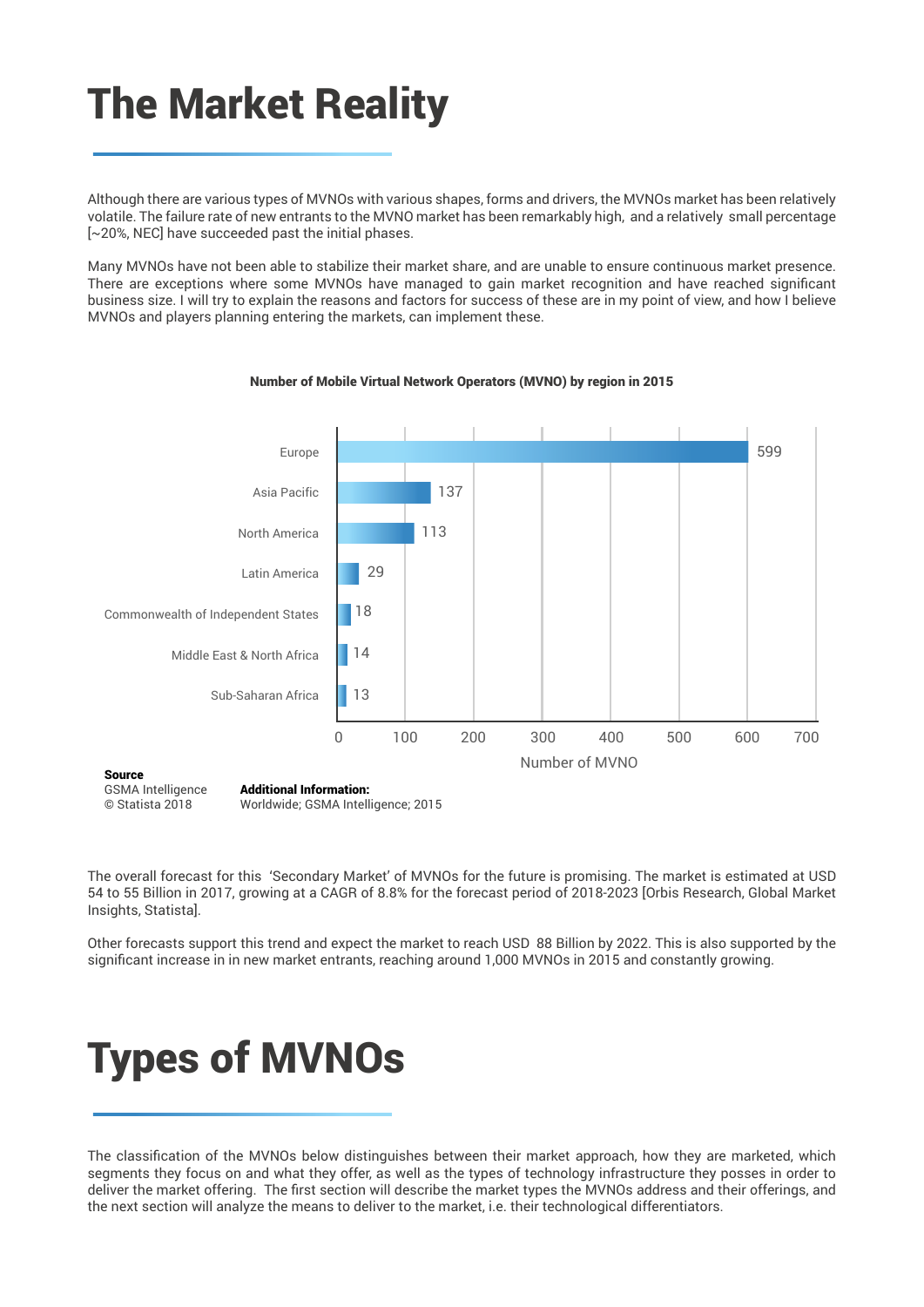# The Market Offerings of MVNOs

Since the emergence of the MVNO market, we have witnessed various types of players in the market. The most significant ones are:

- **Low Cost** These are MVNOs offering low cost bundles, usually consisting of voice and messages with minimal data, for customers looking for budget packages. Other examples are roaming bundles and travelers offers of limited, pre-paid time bundles.
- **Retail and Services** Certain companies which have a market presence leverage their customer base to offer mobile services, and offer credit or discounts for usage of these services while purchasing the companies' products, or combining the communications services with loyalty programs of the retailer. In the first wave of MVNO entries to the market in the early 2000's, some key retail chains were among the drivers of MVNOs concept adoption.
- Convergent Many 'Non-mobile' players in the Telecom and Media markets identified the need to provide their customers with a complete communications package, including mobile subscriptions. These MVNOs provide prime contents and TV, VoD, Internet Broadband and/or fixed line services. The clear need to bundle these services and offset some of the shift from the traditional means to mobile, are the main driver for these providers to become MVNOs.
- **T** 'Ethnic' some MVNOs identified niches in the markets, such as migrants, expats and others, where specific benefits such as discounted calls to home countries and others are key and drive the communities to adopt the MVNO offerings.
- **Specific Content** There are MVNOs addressing certain communities such as football fans. Their offers include benefits such as discounted match tickets as well as specific contents appealing to the fans. There are other MVNOs addressing music fans of certain genres or bands, applying the same principles.



#### Size of the global MVNO market from 2012 to 2022 (In billion U.S. dollars)\*

#### Source

Global Market Insights; Statista estimates © Statista 2018

Additional Information: Global Market Insights; Statista estimates; 2012 to 2016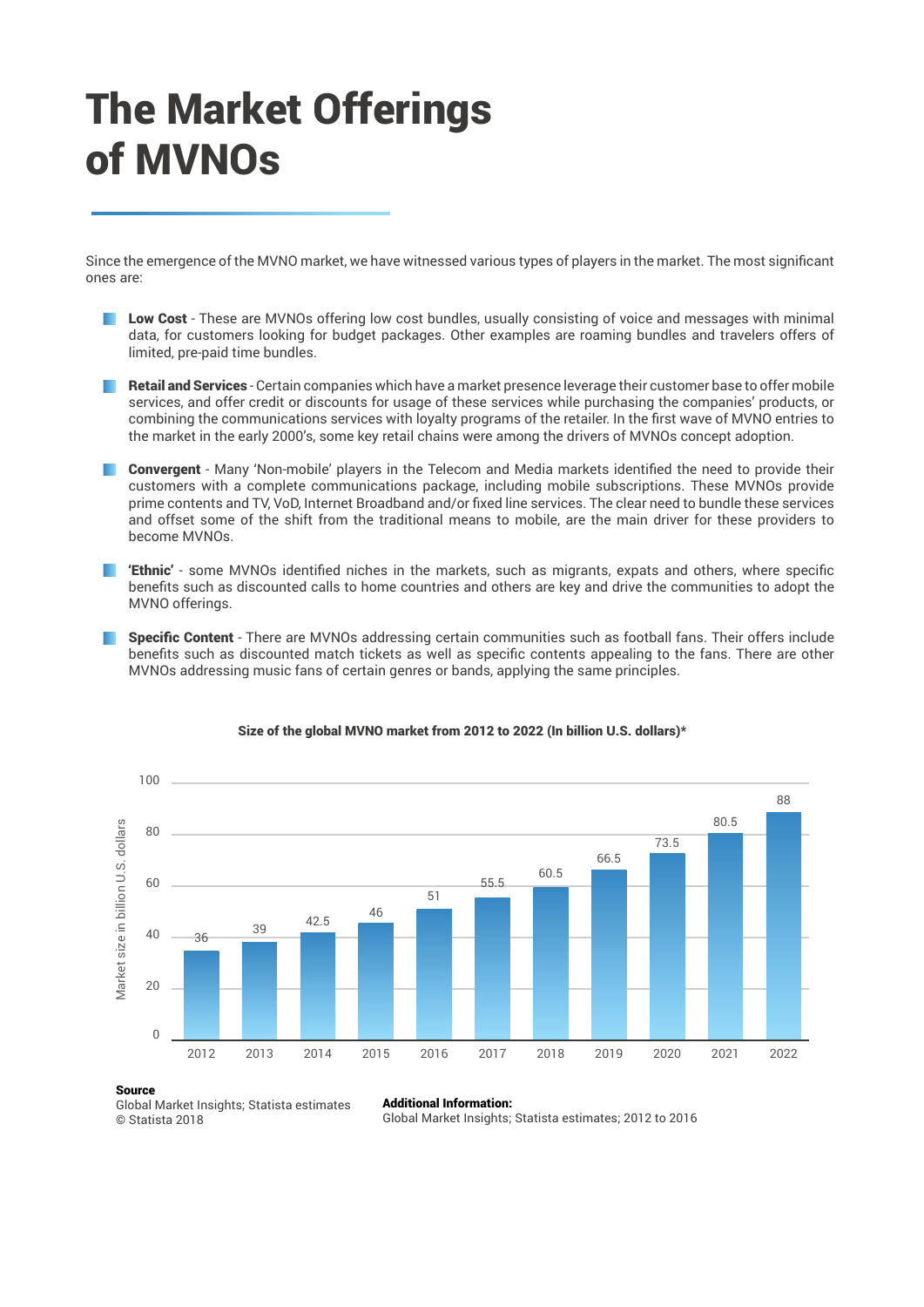

# The Technology Offerings of MVNOs

MVNOs have different breeds. They vary from pure reselling to fully equipped BSS MVNO with part of the OSS in their premises. The difference between these models is explained by market maturity, MVNO legacy in the market, the level of intimacy with their MNO, and the level of investments made by the MVNOs over time in order to solidify their market position.

While there are no available statistics on the number of MVNOs in each category as of 2017/2018 [See Table 3], it is fair to say that the more stable and veteran market player MVNOs are the those defined as Full/Thick MVNOs. By contrast, the 'lighter' the MVNO is, the lower its probability is to survive over time in the market.

This is no surprise, as the value the MVNOs provide their customers is positively and highly correlated with the tools and systems they have access to. These are the basic tools to differentiate the MVNO's offer from the other market players.

| <b>MNO</b>                   | Radio<br><b>Access</b>    | <b>Network</b><br>Routing | Inter-<br>Connection      | Apps &<br><b>Services</b> | <b>Customer</b><br>Care | <b>Billing &amp;</b><br><b>Collection</b> | Handset<br>Management | Marketing &<br><b>Sales</b> |
|------------------------------|---------------------------|---------------------------|---------------------------|---------------------------|-------------------------|-------------------------------------------|-----------------------|-----------------------------|
| <b>Branded</b><br>Reseller   | X                         | X                         | $\bm{x}$                  | X                         | X                       | X                                         | X                     |                             |
| <b>Skinny</b><br><b>MVNO</b> | $\boldsymbol{\mathsf{x}}$ | $\boldsymbol{\mathsf{X}}$ | $\boldsymbol{\mathsf{x}}$ | X                         | <b>SILLER</b>           | $\sqrt{2}$                                |                       |                             |
| Light / Thin<br><b>MVNO</b>  | X                         | X                         | $\boldsymbol{\mathsf{x}}$ | $\checkmark$              | <b>SILLER</b>           | $\checkmark$                              | $\blacktriangledown$  |                             |
| Full / Thick<br><b>MVNO</b>  | $\bm{x}$                  | V                         | <b>SILLER</b>             | $\blacktriangledown$      | $\blacktriangledown$    | $\blacktriangledown$                      | $\blacktriangledown$  |                             |

#### Size of the global MVNO market from 2012 to 2022 (In billion U.S. dollars)\*

Source : 3G4G.UK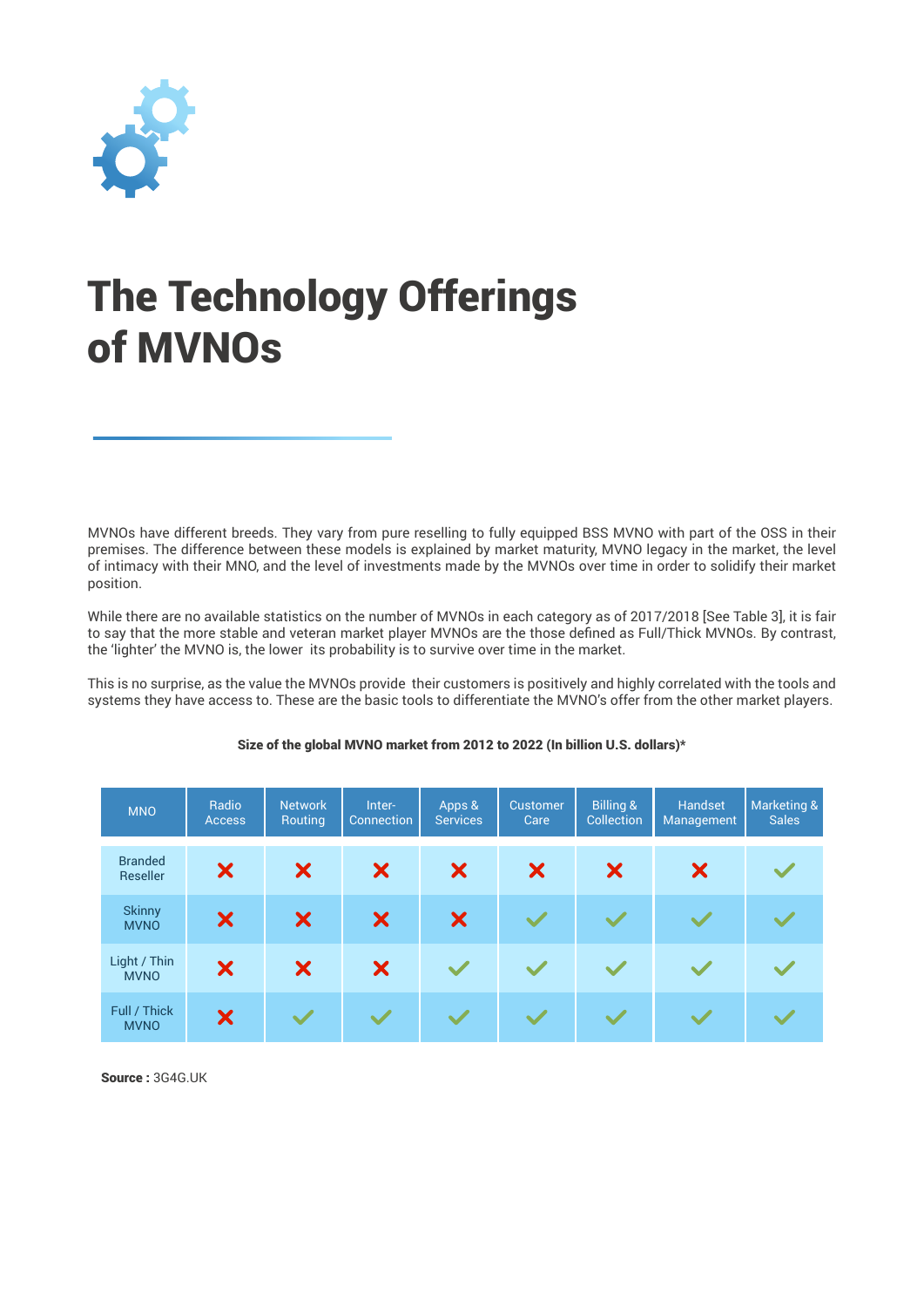## Other Market Players in the MVNOs Market

Besides the MNOs and MVNOs, there are additional players in the market, the MVNEs [MVN Enablers] and MVNAs [MVN Aggregators]. These entities are intermediate, between the MNOs and the MVNOs and provide starting MVNOs with most of the infrastructure MVNOs need to start their operations, an 'MVNO in a Box' approach. They equate to the Full/Thick MVNO type described above and allow new MVNOs use the services they need.

This approach gained traction in the first wave of market entries by MVNOs during the late 2000's. The aggregators did fill a market need - from the MNO perspective, they filled the gap in utilizing the unused bandwidth and capacity of the MNOs. From the new entrant MVNOs, they addressed the need for minimizing the initial investments in setting up the operations.

Regulations have been overall favorable to MVNOs, perceiving them as competition accelerators and change agents. Europe is leading the regulations but the larger countries in Asia have opened up the tap for MVNOs in China and India, as well as in the rest of the Asian continent.

# Where is the MVNOs Market Going to?

The discussion about the MVNOs market as one unified market is a broad generalization, and ignores various very important factors such as local environment of the overall economy, the state and number of MNOs, regulations, maturity and market saturation and many more factors.

Yet, it is clear that given intensifying competition and market pressures, the strategies adopted by the MVNOs in the past will not sustain their business in the [near or distant] future. This is mainly referring to the 'low price' approach and/or the addressing of certain market niches with low end services. With the maturing of the markets, the customers demand is for higher quality services and products, while prices still decrease.

Furthermore, there are few key common factors for all MVNOs that emerge, regardless of the specific market conditions. These factors might have variable impact on the overall business of the MVNOs, but with time their importance will grow.

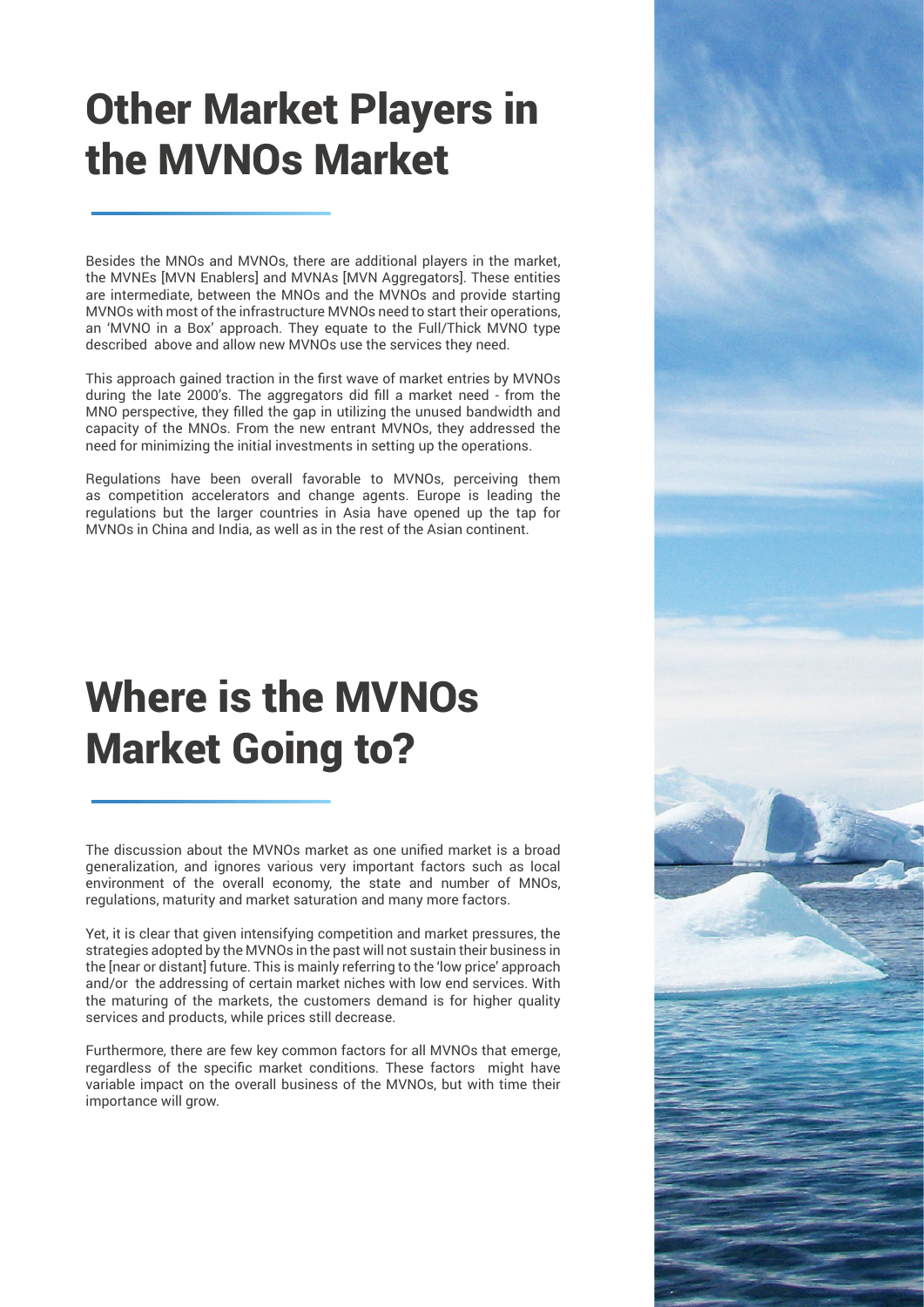# Developments, Trends and Pressures in the Mobile Markets

Beyond the state of the MVNOs market, there are some key developments in the Telecommunications market that strongly influence the MVNO market and effect the future of MVNOs.

In a nutshell, the key trends, developments and market behaviors are:

- The increasing influence of handset manufacturers, smartphones, on the roles of MNOs and consequently, the **I** roles of MVNOs. MNOs are losing brand supremacy to the manufacturers.
- Markets are saturated. In the developed markets, penetration rate of mobile phones is beyond 120% and fast approaching the 150%. MNOs growth from higher penetration is very unlikely. In these countries, number porting is increasing, making the return on Customer Acquisition Costs [CAC] even more risky.
- The shift from Voice to Data. This is a clear trend correlating with the wide adoption of smartphones, allowing **The State** customers to use their phones for many other purposes and usages, mostly based on data streams [video clips, social networks, various apps].
- In tandem with the shift from voice to data, there is a trend of ARPU decline. This trend is related to the shift from prepaid engagements to postpaid contracts with fixed and unlimited bundles.
- Increase in demand for higher bandwidth by customers. With the introduction of AR/VR as well as an increase in H. customers watching movies on their phones, the need for 'wider pipes' is clear. For many MNOs who reached their network capacity, this poses a challenge.
- The introduction of LTE and later, of 5G, requires heavy investments in network infrastructure. Some of the MNOs fear they will have no benefits or incentives from increasing network bandwidth, and are unsure that they can leverage their heavy investments with a worthwhile return rate.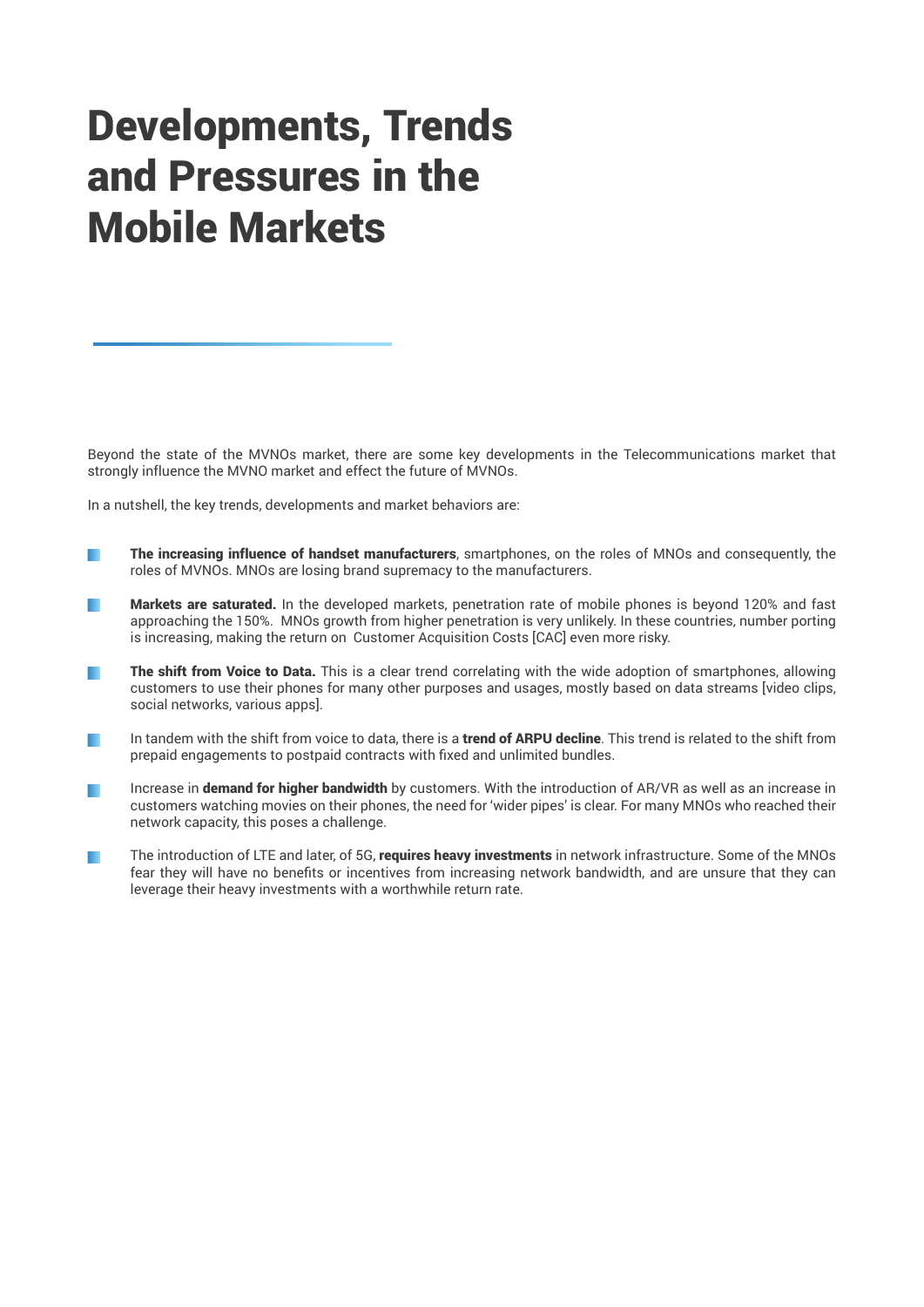# Key Strategies for Future MVNOs

The most significant strategies MVNOs might need to take includes insulating their customer relationship from the MNO, so that the management of the MVNO customers cannot be easily taken by the MNO. In addition, reducing the dependencies of the the MVNO in their MNO will create a more balanced relationship between the parties.

## Own the Right Infrastructure

The MVNOs should over time create an infrastructure to hold their most valuable asset, their customers. The MVNOs should have all the IT components that involve customer management:

- $\bullet$ Billing and customer care
- Customer relationship [CRM] and customer portal  $\blacksquare$
- Specific apps and services  $\bullet$

Superior customer management tools, an easy process to register and user experience will win the customers' hearts and minds. An MVNO with its own integrated BSS solution and specific services and apps, is on its way to success.

### Manage and analyze customers' behavior

The MVNO should be able to continuously identify, analyze and act upon their customers' requirements, faster than any MNO. For this, the MVNO should:

- Collect customer data of all types.
- Constantly analyze customers' usage patterns [shift from voice to data, churn warnings].

### Design an agile organization

With the usage of customer management tools and focus on analyzing customers' behavior, the MVNO must have the organizational agility to act upon the opportunities in the market and preempt competitive steps.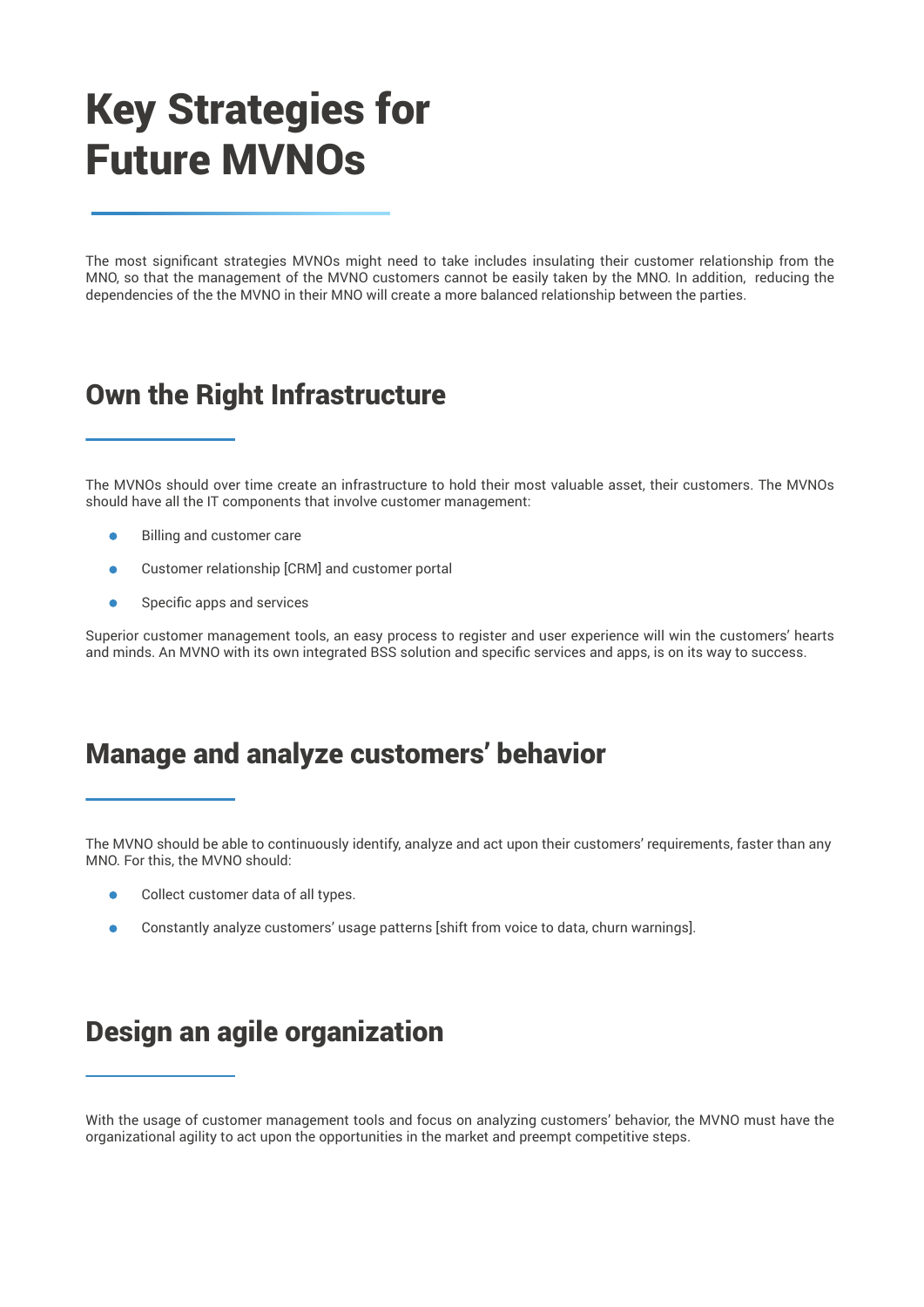### Manage the MNO-MVNO relationship

The most significant actions are those responding to the dangerous MNO strategies which are taking ownership of the MVNO destiny. A good start would be questioning the viability and necessity of the MVNA/MVNE as an intermediate entity providing services and acting as a broker. The MVNO has to establish direct relations with the MNO:

- Develop relationship with other MNOs, so the MVNO can have a better 'negotiating position' with the MNO on their next contract renewal.
- In certain scenarios, engage a second MNO, and have access to an alternative mobile network and shift the usage from one MNO to the other, balancing over them over time. This will put the MNO in a better negotiating position as well provide the proper flexibility and not rely on either MNO's infrastructure.

## Develop New Products and Services

In addition to the MNO-MVNO relations, the MVNO has to constantly develop new and appealing products and services, attract new customers, maintain and satisfy the existing clientele, and sustain profitability. The market initiatives were not covered in this document. We will briefly mention a few that could fit the structure of the 'skinny to thick' MVNOs:

- IoT The IoT promise, in terms of the exponential growth of IoT devices connected to networks, has yet to become a reality. The common pattern we're seeing in the market is of small steps taken by IoT providers, involving small quantities of devices/SIMs, testing market acceptance, business models and value. IoT providers need a platform to manage their connected devices [Usually referred to, as CDP - Connected Device Platform] and small quantities that probably won't be significant for MNOs, but can allow MVNOs to differentiate themselves by providing a CDP as well as small SIM quantities. Normally, IoT providers that succeed, will continue with the same providers with whom they initiated the business.
- International Coverage Traveling is becoming more popular. With the new EU roaming regulations, the challenge for European MVNOs is even tougher. Most MVNOs operate locally [except few large MVNOs - Virgin, Lyca, Lebera], and the lack of roaming charges can be detrimental and significant. Establishing a loose network of local MVNOs cooperating with each other and offsetting part of the damage of the EU decision, might increase their customer value, and solve or minimize a key financial concern.